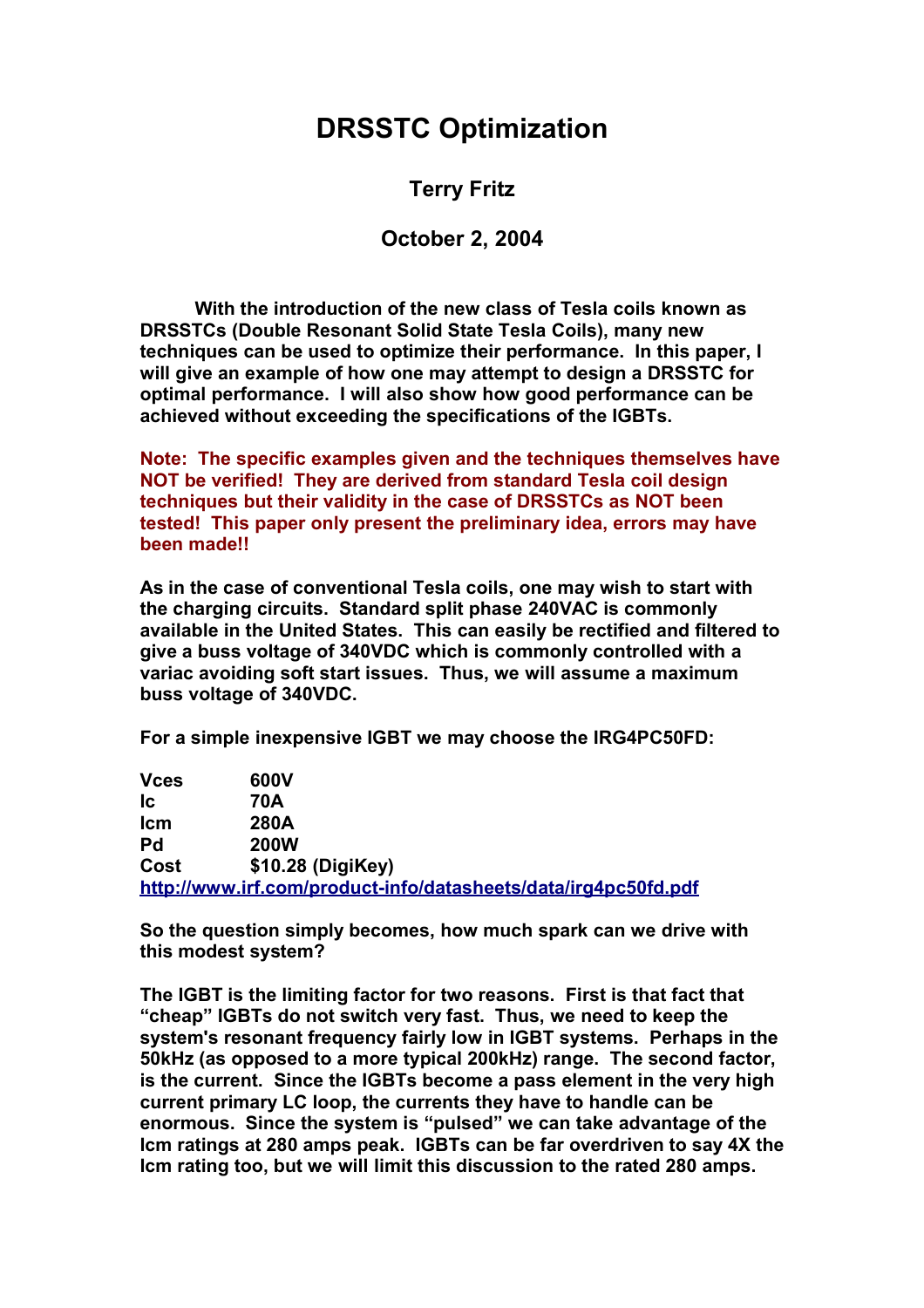**One other common Tesla coil limit can be added here. MMC primary capacitors are commonly available, but we will limit the maximum voltage to 20kV peak. This avoids corona problems and the strings becoming "too large". It is important to note here that if the primary circuit is only going to run 280 amps peak, the current handling of the conventional MMC may be vastly "too high". Perhaps money could be saved by using lower peak current rated capacitors...**

**In our case, we need low resonant frequencies and low peak primary currents. Thus, very large primary inductances are required. This also serves to help reduce primary losses.**

**We make a large secondary inductor of thinner wire with many turns and a large topload for a low resonant frequency. Larger diameter coils will have less loss in this case. We will assume we have a 400mH secondary inductor and 40pF of total secondary capacitance. The Fo frequency is ~39.8kHz. We will probably see about 1500 Ohms in secondary losses. We will assume a standard streamer loading model of 220k + 5pF.**

**The primary is a very large conventional loop with as much inductance as we can practically make while still "fitting" the coil. The primary coil must have low loss, so 1/4 inch copper tubing is still suggested. We will assume this is a 250mH primary coil that is adjustable as needed. If we "wildly" assume the system has a primary loss of about 50 watts and the primary RMS current is about 40 amps, we can roughly guess at the primary circuit loss resistance at 0.03 ohms. That seems reasonable from OLTC and SGTC numbers. The primary capacitor is a fairly conventional MMC designed to hit the resonant frequency needed at 65nF. We can assume the primary to secondary coupling is 0.20.**

**So now we follow the time honored technique of throwing it all together and see how it works!!**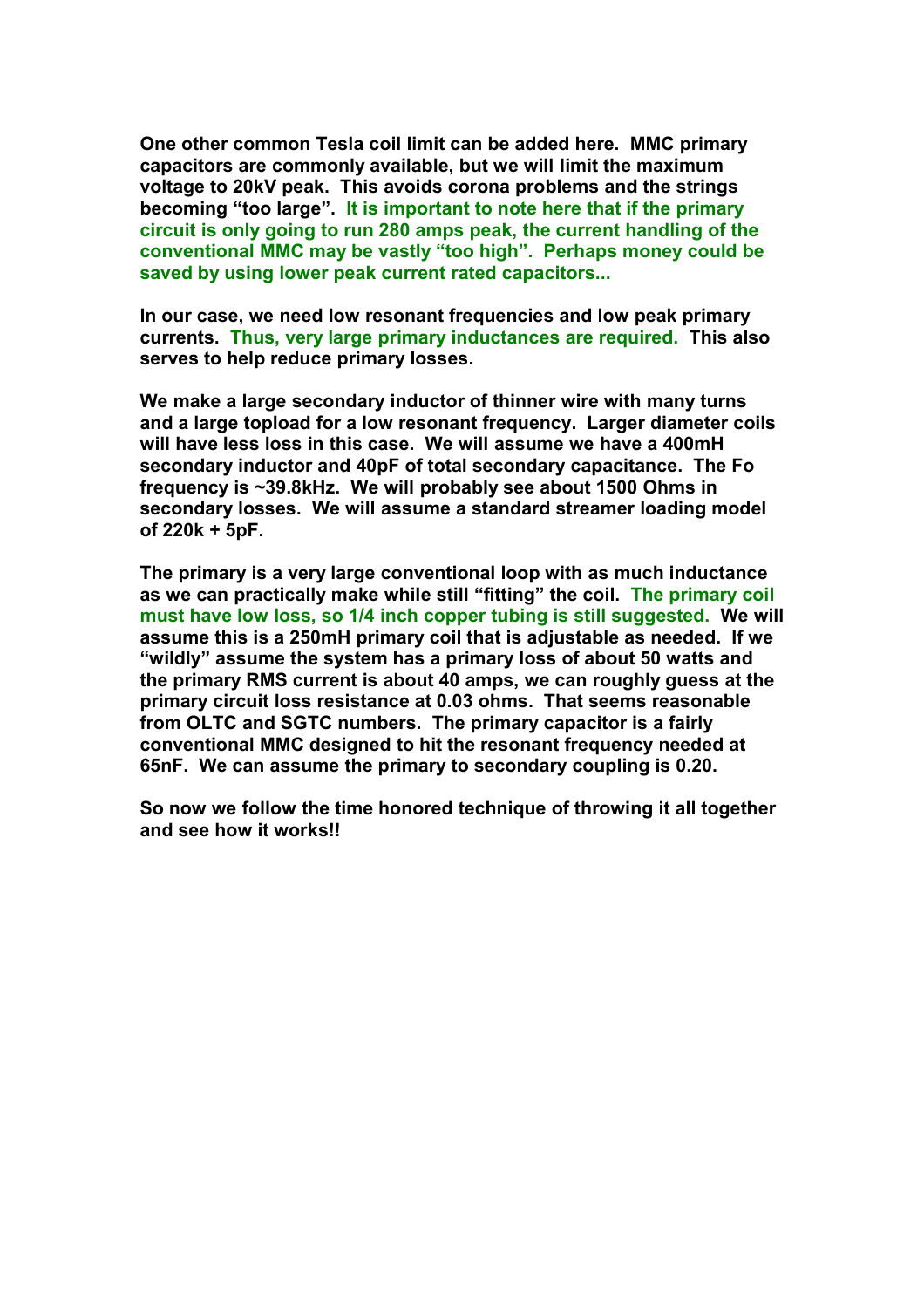

**The model shows that the secondary resonates at 37.562kHz so I needed at adjust the primary inductor to 268.34uH to tune it. So I adjusted that and let it run.**

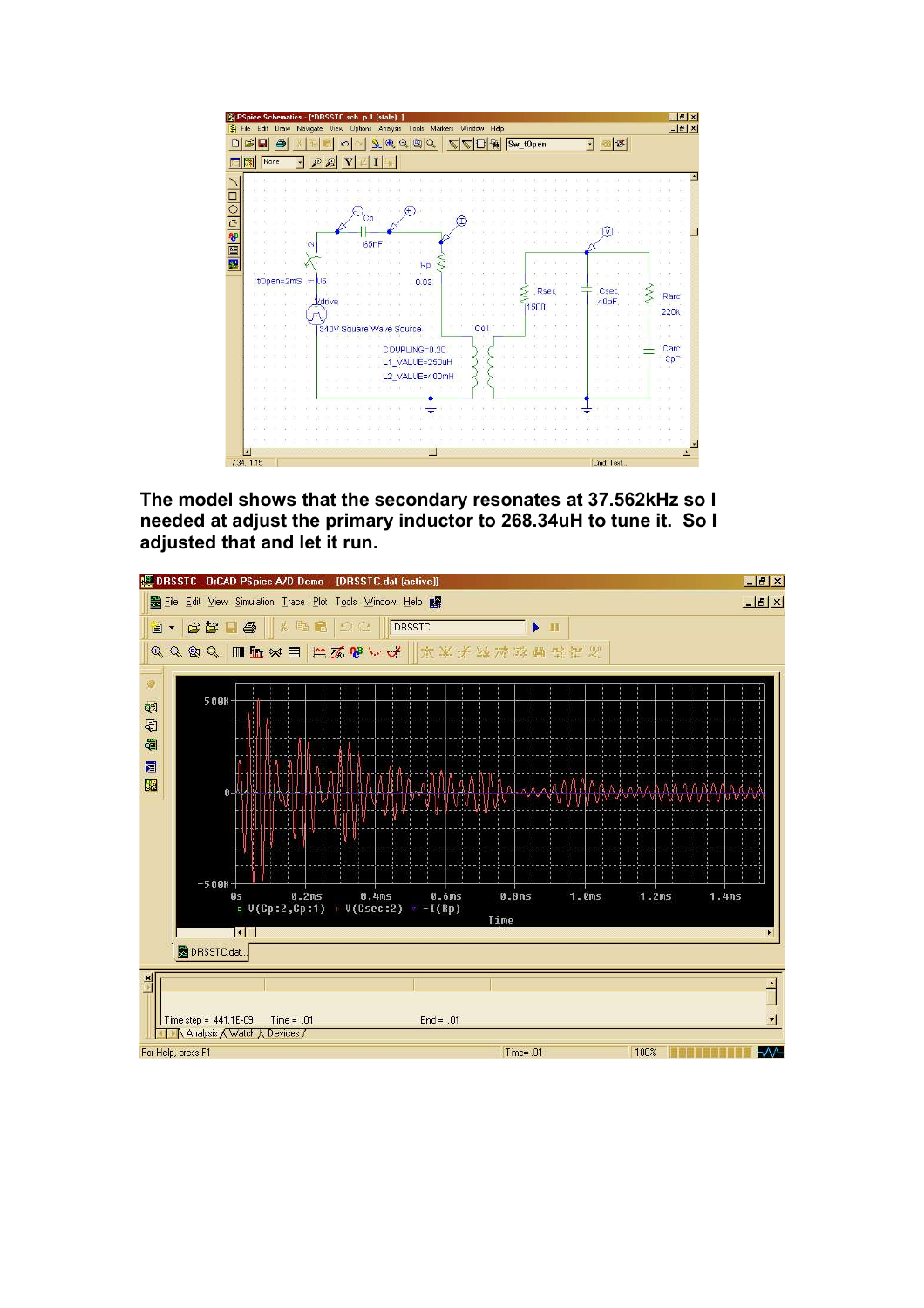

**So not too bad!! The large inductor knocked the primary current down well. Thee primary voltage peaks at 14.77kV and the primary current at 240amps. If we set the quench time to 68uS we get a realistic situation.**

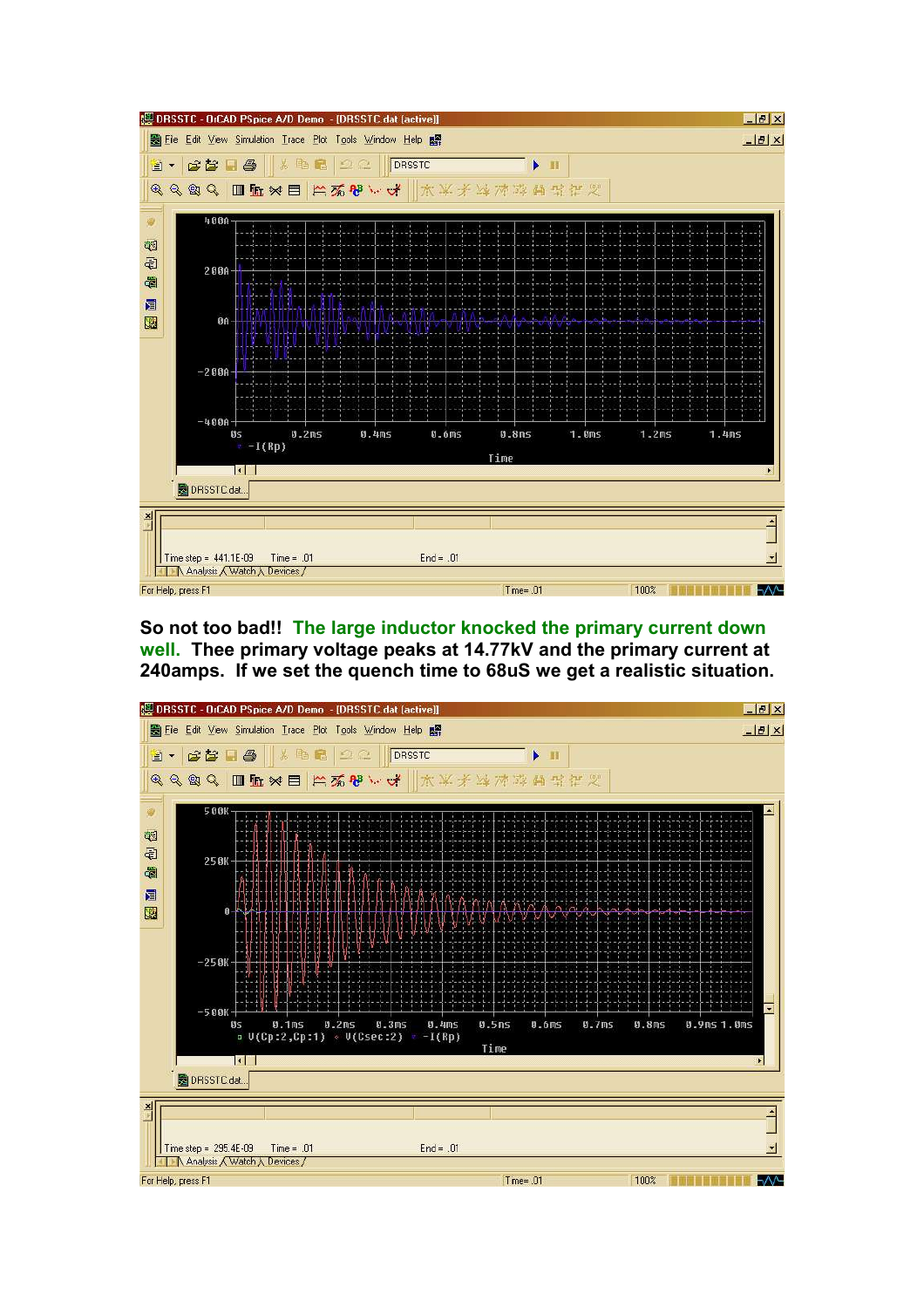

**The primary RMS current for PRF of 100Hz is 31.57 amps:**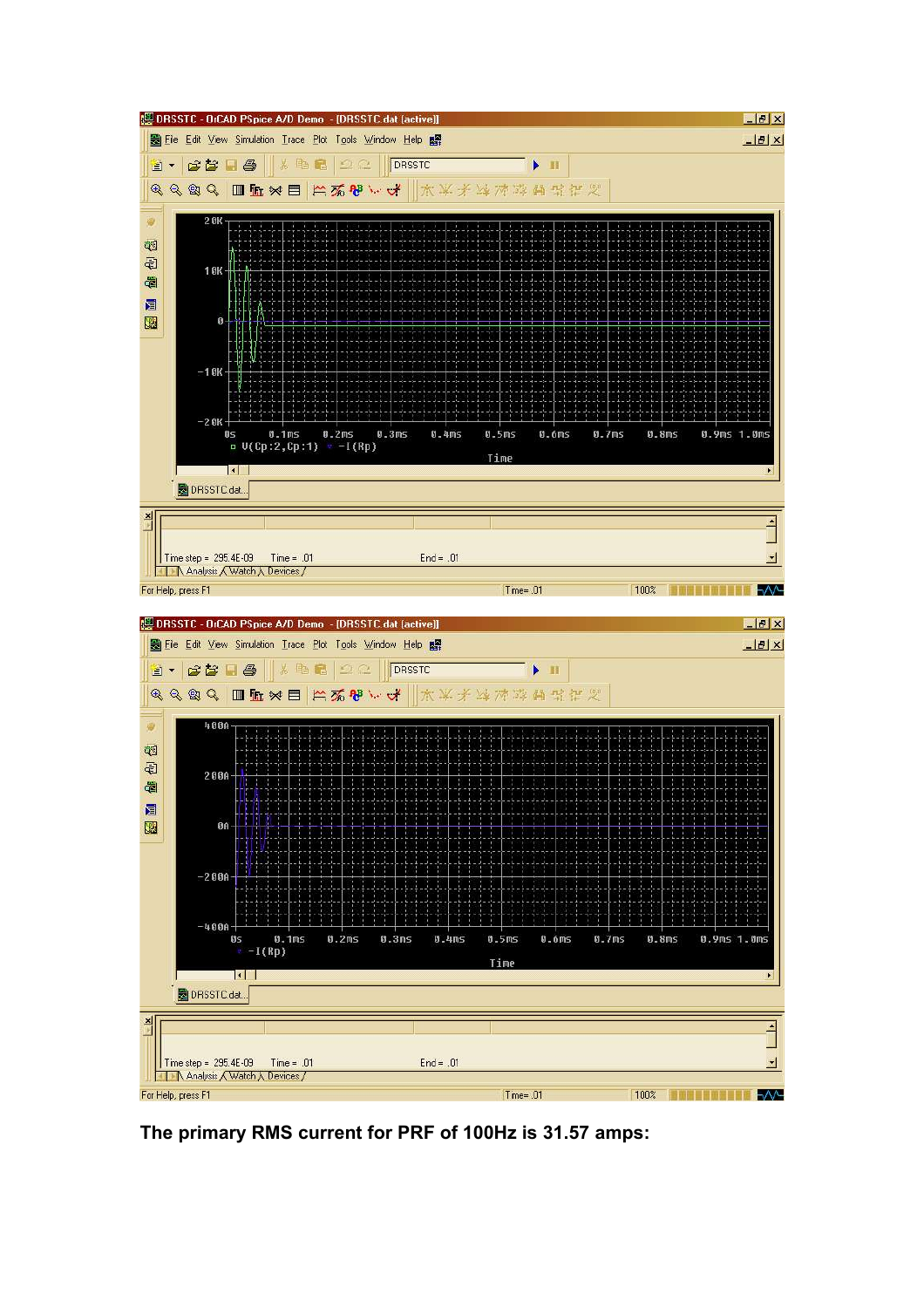

**The RMS voltage to the load is 41.8kV. In a 220k ohm streamer, the power to the streamer is 7.942kW!! That suggests a streamer length of 160 inches!!**